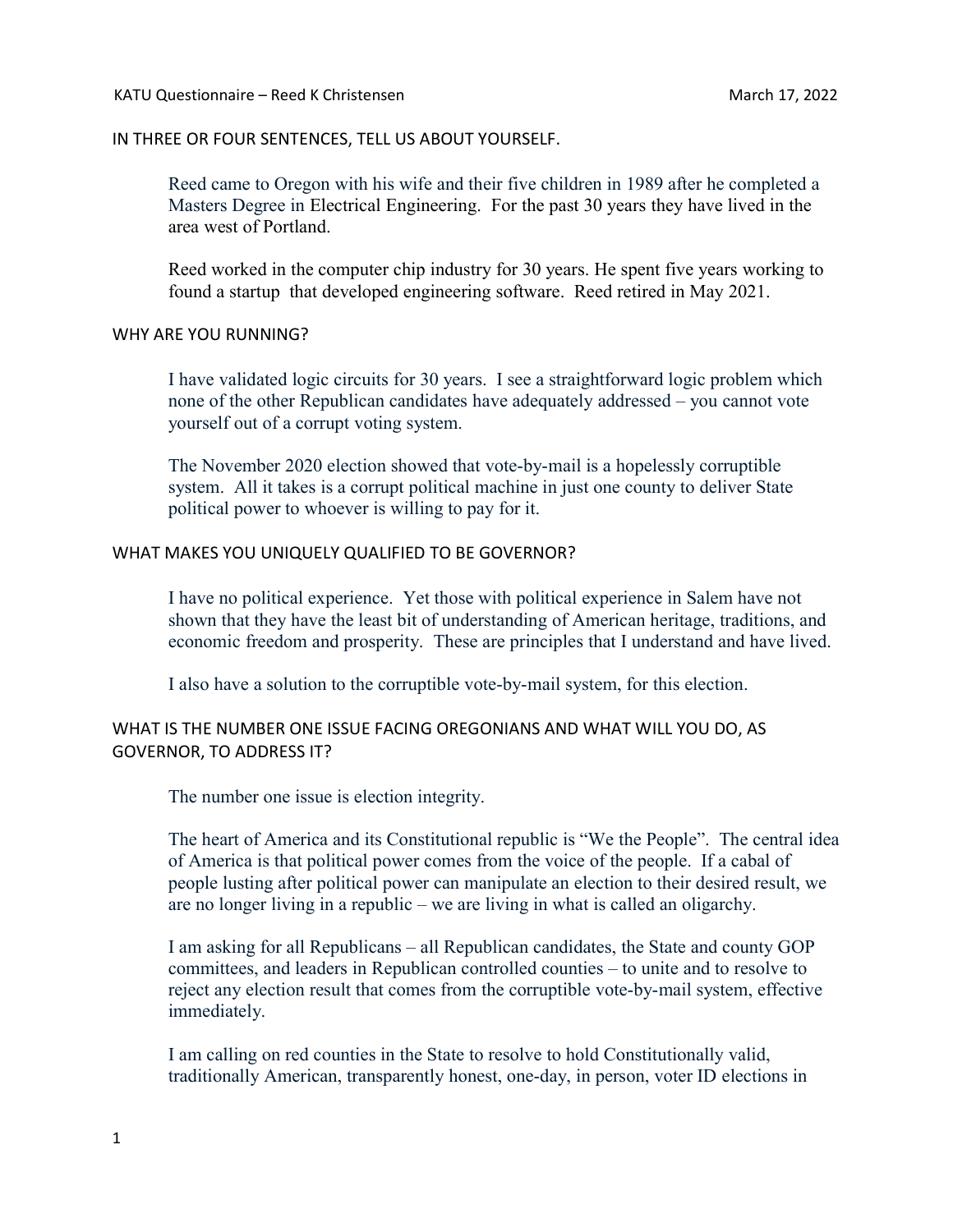their counties. And with the moral authority of those elections, to use the truly counted voice of the people to reject the corruptible results from any county that uses vote-bymail.

## HOW WOULD YOU BRIDGE THE PARTISAN DIVIDE IN OREGON?

There is no partisan divide of political power in the State. Democrats hold complete and absolute political power and Republicans have zero input or influence on State politics.

If the Democrat controlled blue counties in the State are unwilling to hold a transparently honest election in order convince Republicans and conservatives that their complete hold on power is honestly derived, then red counties should establish a separate traditional Oregon.

 Let the blue counties establish their all powerful government to usher in the Socialist Utopia, or whatever else they want to do. They can have Salem, it is full of bureaucracy and control that has no place in a free Oregon.

The red counties with their representatives and choice for governor can go to the south or east and setup a new capital to restore Oregon to its American roots and traditions of limited government, freedom, and prosperity.

## AS GOVERNOR WHAT WOULD YOU DO DIFFERENTLY ABOUT THE HOMELESS CRISIS IN THE PORTLAND METRO AREA?

If you refuse to see a problem clearly, you have no chance at solving it.

Calling it a "homeless crisis," when a small percentage of the people only have the problem of lack of housing, is a sure fire recipe for continued failure. You must address the issues of mental health, drug and alcohol addiction, and personal choices that contribute to underemployment and poverty.

# WHAT IS THE BIGGEST DRIVER OF HOMELESSNESS STATE-WIDE AND HOW WOULD YOU ADDRESS IT?

ditto

# AS GOVERNOR, WHAT WOULD YOU DO DIFFERENTLY TO ADDRESS GUN VIOLENCE IN THE PORTLAND METRO AREA?

If you refuse to see a problem clearly, you have no chance at solving it.

There is no more a problem of "gun violence" in Portland then there is of "car violence" on State highways after people drink too much at a bar.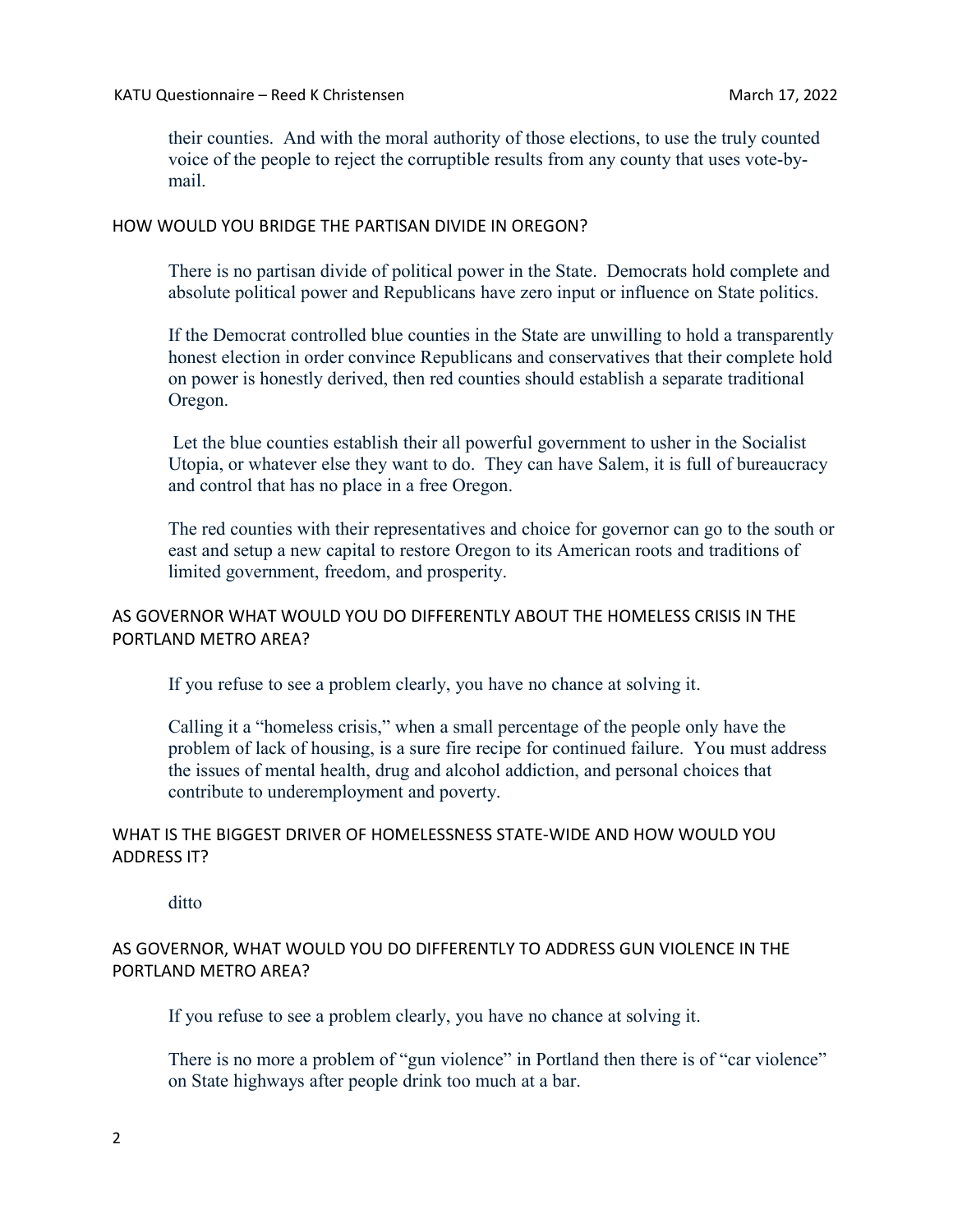The perpetrators of murder and drive-by-shootings are known in Portland by local people and by police officers. The problem is officials and a legal system that refuses to prosecute gang-banging and violence because of the philosophy that is is not their fault – that criminals are victims of the "system." (Strangely enough, the 100% Democrat controlled "system" run by them.)

Somehow the people forced to live in crime infested neighborhoods, and who regularly see their innocent children gunned down in the gang crossfire, never seem to figure into the "compassion" of these officials.

## WHAT DO YOU BELIEVE IS THE BIGGEST FACTOR DRIVING THE RECENT SPIKE IN GUN VIOLENCE IN PORTLAND?

ditto

## HOW WOULD YOU, AS GOVERNOR, HELP OREGONIANS DEAL WITH INFLATION?

Inflation is, and always has been, a result of government corruption of the currency. This is being carried out to its ultimate final conclusion at the Federal level where politicians spend the "infinite" wealth of the Federal money printing machine (prediction: infinite dollars = zero value per dollar).

At the State level, politicians should work to limit government contributions to the problem of burdening citizens – taxation, regulations, locking away natural resources, etc.

### HOW WOULD YOU HELP OREGONIANS WITH HIGHER GAS PRICES?

Stop spending State dollars to subsidize and setting regulations to rule out less expensive energy to force consumers to the more expensive wind and solar energy. If wind and solar can compete on price in a free market, then utilities can choose them.

The State should declare Oregon a "energy sanctuary." Federal mandates and orders that limit carbon energy production, or force wind and solar should be ignored.

### DO YOU SUPPORT MAKING THE HEAD OF OREGON SCHOOLS AN ELECTED POSITION?

The State Department of Education needs to be abolished and all of its employees fired. There is no need for it. The only reason for the existence of such a department is the ideology that the State is in charge of educating people's children. Hogwash.

Counties need to keep education property taxes in the county and send education dollars directly to parents. Parents need complete control and monetary power to guide the